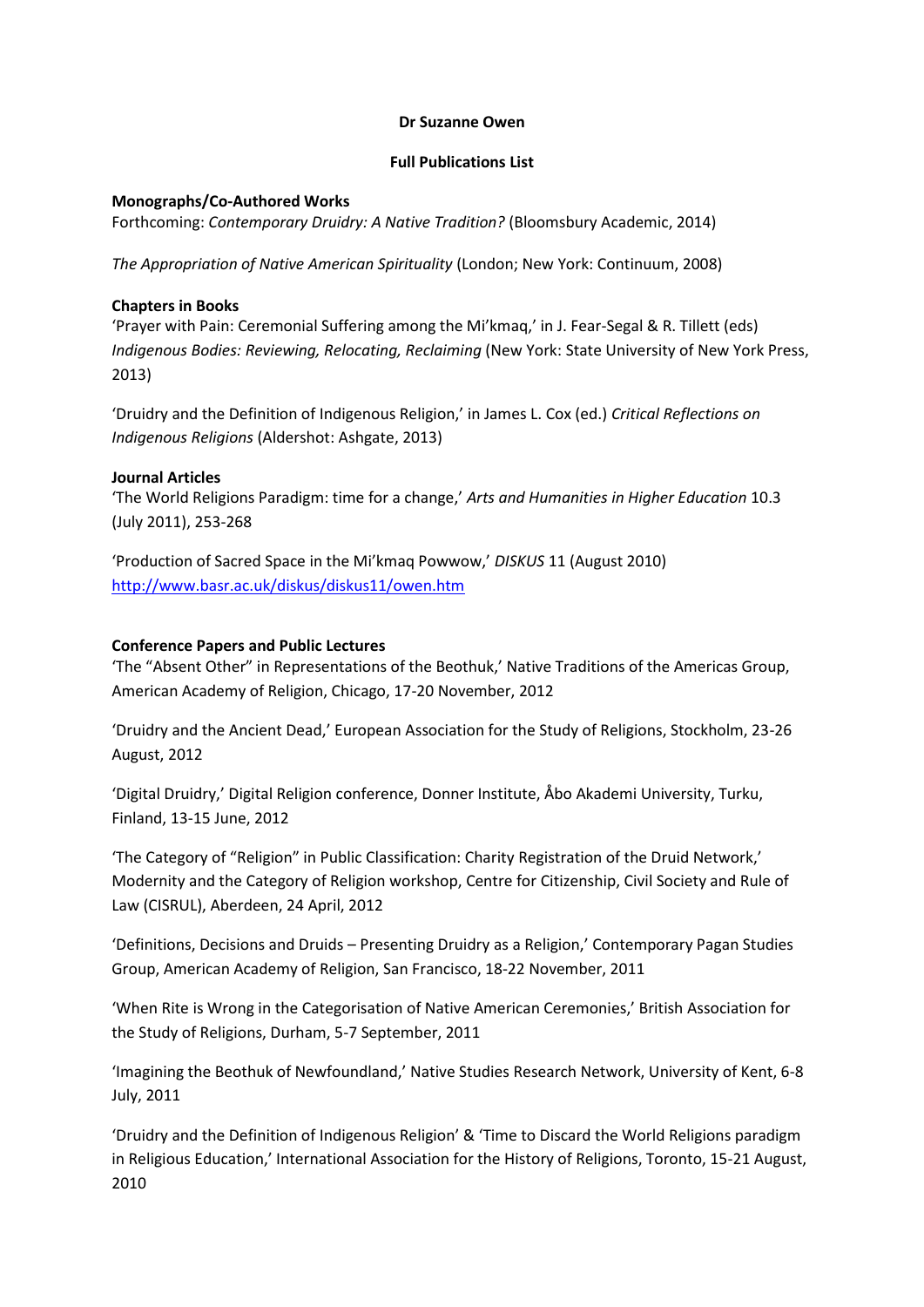'Indigenous religious expressions? Mi'kmaq Tradition and British Druidry', Indigenous Religious Traditions Group, American Academy of Religion conference, Montréal, 7-10 November, 2009

'Sources of contemporary Mi'kmaq spirituality', Native Traditions of the Americas Group, American Academy of Religion conference, Montréal, 7-10 November, 2009

'Production of "Sacred" Space in the Mi'kmaq Powwow', British Association for the Study of Religions conference, Bangor, Wales, 7-9 September, 2009

'No Prayer Without Pain? Ceremonial Suffering Among the Mi'kmaq', Native Studies Research Network conference: 'Indigenous Bodies', University of East Anglia, 8-10 July, 2009

'Performing Indigeneity in Newfoundland', Narratives of Indigeneity symposium, Birkbeck College, 22 May, 2009

'Is Druidry an Indigenous Religion?' New Expressions of Spirituality symposium, Szeged, Hungary, 7-8 November, 2008

'Dangerous Memory, Religion, and Wounded Knee', British Association for the Study of Religions, York St John, 1-3 September, 2008

'Indigenous: an empirical or political category?' Native American and Indigenous Studies Association conference: 'Who are we? Where are we going?' University of Georgia, Athens, Georgia, USA, 10-12 April, 2008

#### **Esteem Indicators**

Coordinating editor of *DISKUS*: Journal of the British Association for the Study of Religions

Co-Chair of the Indigenous Religious Traditions Group at the American Academy of Religion

External examiner at University of Cumbria (from 2013)

External funding:

- 2013 British Academy Small Research Grant for fieldwork and workshop in Newfoundland on 'Indigeneity, memory and representation of the Beothuk in Newfoundland' (£2480)
- 2008 British Academy Overseas Conference grant to attend the Native American and Indigenous Studies Association (NAISA) conference in Athens, Georgia, USA (£400)
- 2007 Postdoctoral Research Fellow at the Institute for Advanced Studies in the Humanities, University of Edinburgh (£5000, six months)
- 2005 Carnegie Trust award for fieldwork in Newfoundland (£750)
- 2005 Moray Endowment Fund award for fieldwork in Newfoundland (£1400)
- 2003 University of Edinburgh Alumni Fund: Small Project Grant for preliminary fieldwork in Newfoundland (£500)
- 2001-4 Full School of Divinity Studentship for MSc and PhD (£6000 x 3 years, plus fees)